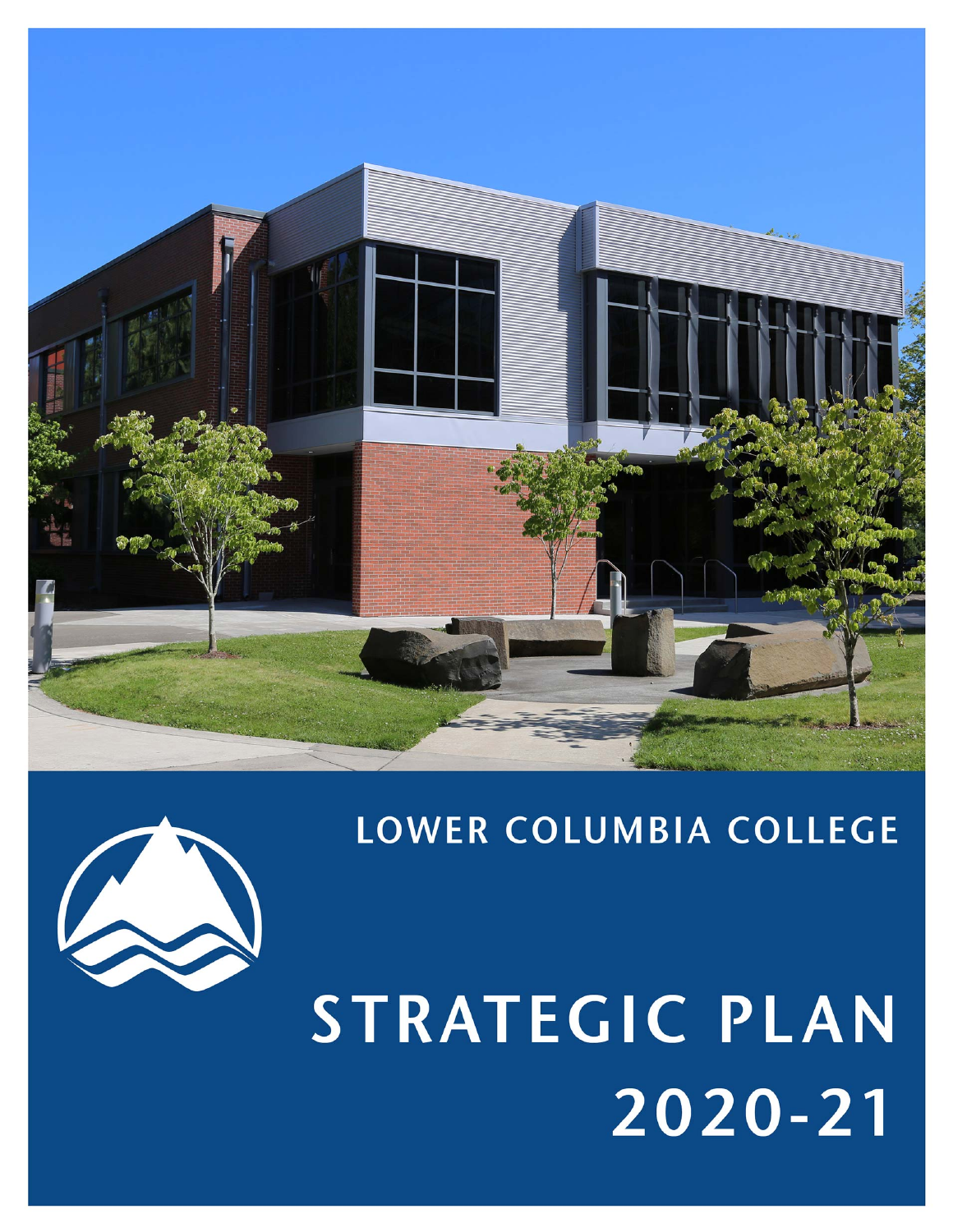# <span id="page-1-0"></span>**Mission, Vision and Values**

## **Mission**

The mission of Lower Columbia College is to ensure each learner's personal and professional success, and influence lives in ways that are local, global, traditional and innovative.

# **Vision**

Our vision is to be a powerful force for improving the quality of life in our community.

## **Values**

Our campus community expects an environment of integrity, respect, collaboration, cooperation, inclusion, and innovation that fosters personal growth, academic excellence, and accountability.

Strategic Plan approved by the Lower Columbia College Board of Trustees on November 18, 2020.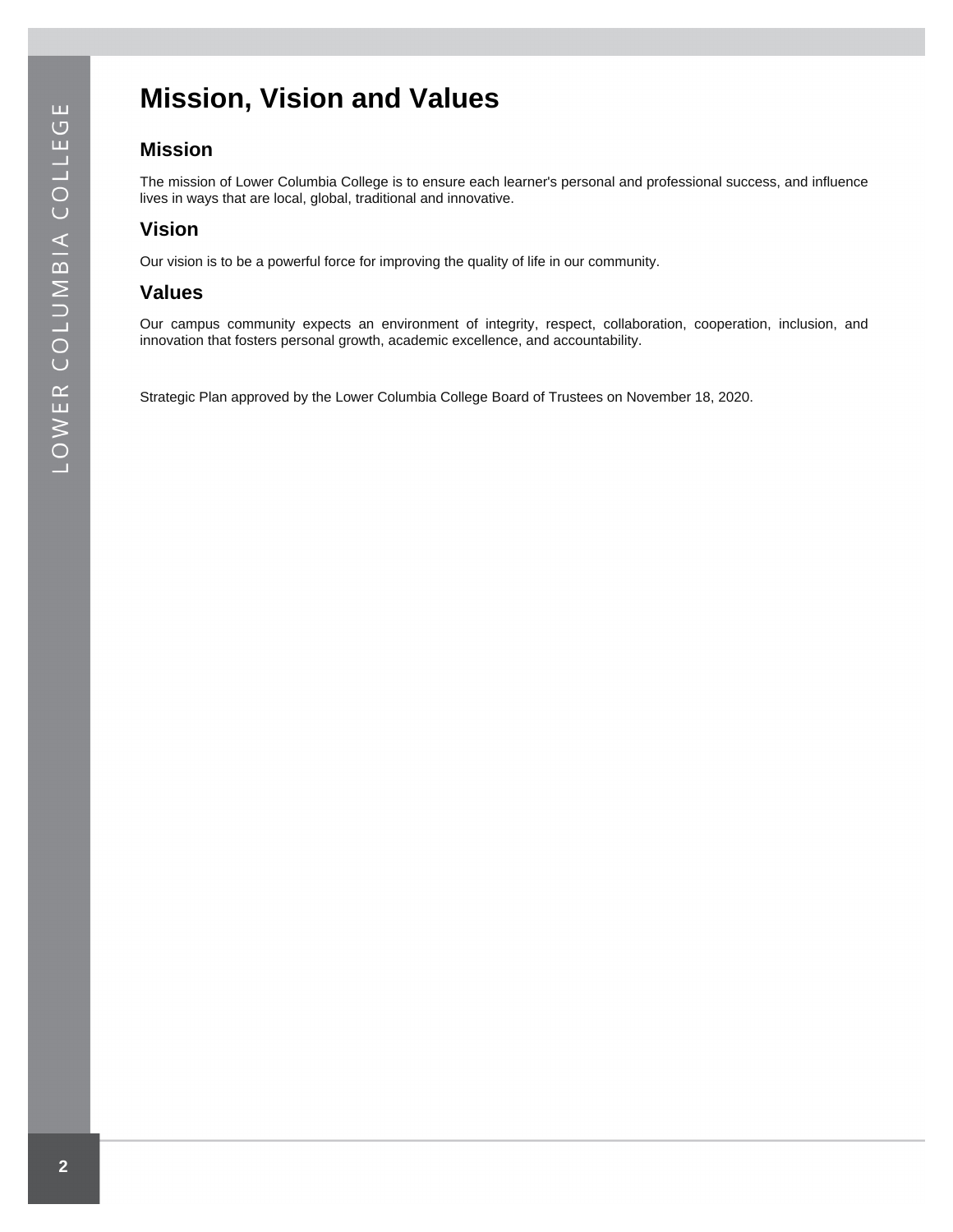# <span id="page-2-0"></span>**Workforce and Economic Development**

| <b>Objectives</b>                                                                                                                                       | <b>Key Performance Indicators</b>                                                                                                            |
|---------------------------------------------------------------------------------------------------------------------------------------------------------|----------------------------------------------------------------------------------------------------------------------------------------------|
| 1. Provide quality professional/technical education<br>for employment, skills enhancement, and career<br>development.                                   | a. Student performance<br>b. Demonstration of program competencies<br>c. Licensure/certification rates<br>d. Placement rate in the workforce |
| 2. Partner with business, community groups, and other<br>educational entities to provide workforce development<br>and customized programs and services. | e. Employer satisfaction<br>f. Relevance of programs<br>g. Client assessment of programs and services                                        |

Strategic Initiative: Refine and revise our program mix to better serve the community, ensure that all students have access to viable career pathways, and expand our mission to incorporate bachelor of applied science degree programs.

| <b>Planning Category</b>       | <b>Annual Priorities</b>                                                                                                                                                                                                                                                                                                            |
|--------------------------------|-------------------------------------------------------------------------------------------------------------------------------------------------------------------------------------------------------------------------------------------------------------------------------------------------------------------------------------|
| Academic                       | • Explore second Bachelor of Applied Science degree<br>program.<br>• Update Paraeducator program to align with Bachelor of<br>Applied Science in Teacher Education.<br>• Increase number of available Nursing program spots.<br>• Revamp Commercial Driver's License (CDL) program,<br>including addressing program sustainability. |
| Diversity/Equity               | • Analyze disaggregated data to reduce equity gaps in<br>professional/technical programs.                                                                                                                                                                                                                                           |
| <b>Facilities</b>              | • Educate constituents to build support for the new<br>Vocational Building.                                                                                                                                                                                                                                                         |
| Safety                         | • Continue to implement safety improvements<br>in industrial trades labs.                                                                                                                                                                                                                                                           |
| Student & Community Engagement | • Implement GraduationPlus collaborative initiative<br>with K-12 partners, including offering regular FAFSA<br>workshops.<br>• Identify sustainable model and partners for the Lower<br>Columbia Regional University Center.                                                                                                        |
|                                | • Create opportunities for recruitment of Career<br>Connected Learning and returning adult students.                                                                                                                                                                                                                                |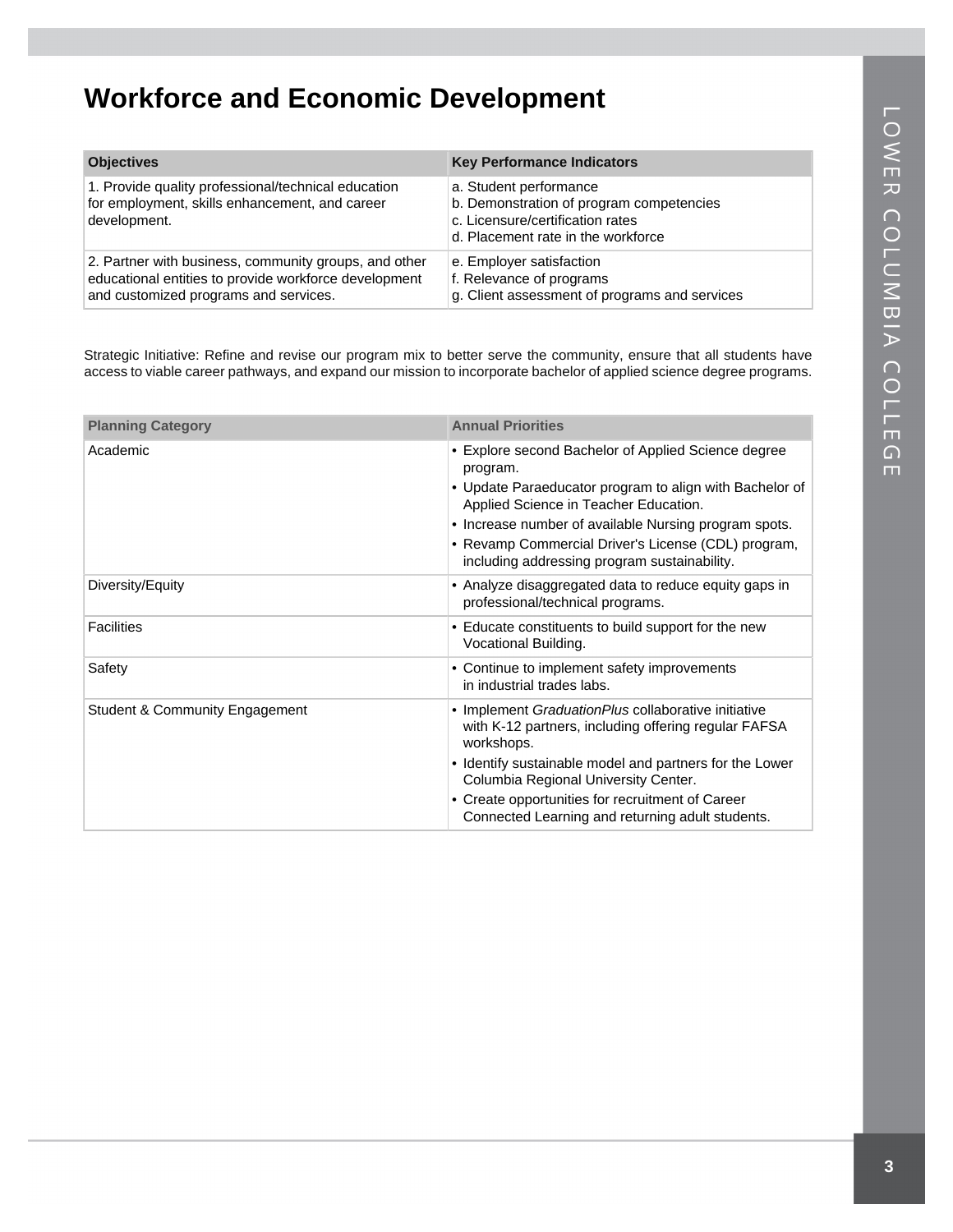# <span id="page-3-0"></span>**Transfer and Academic Preparation**

| <b>Objectives</b>                                                                                                                                                         | <b>Key Performance Indicators</b>                                                                                |
|---------------------------------------------------------------------------------------------------------------------------------------------------------------------------|------------------------------------------------------------------------------------------------------------------|
| 1. Ensure that students who are under-prepared for<br>college level studies have access to developmental<br>coursework and bridge opportunities to college level<br>work. | a. Basic skills achievement.<br>b. Academic performance of developmental education<br>students                   |
| 2. Offer courses and support for students to meet the<br>requirements for transfer from Lower Columbia College.                                                           | c. Student performance.<br>d. Transfer readiness.<br>e. Demonstration of General Education Outcomes              |
| 3. Provide the support for transfer students to<br>successfully transition to upper division college and<br>university programs.                                          | f. Academic transfer rate.<br>g. Relevance of programs (academic success of transfer<br>students after transfer) |

Strategic Initiative: Redesign our certificate and degree pathways and associated supports, addressing identified equity gaps, in order to maximize student achievement and learning.

| <b>Planning Category</b>                  | <b>Annual Priorities</b>                                                                                                                                                                                 |
|-------------------------------------------|----------------------------------------------------------------------------------------------------------------------------------------------------------------------------------------------------------|
| Academic                                  | • Explore Basic Skills and Pre-college integration as part<br>of Guided Pathways.<br>• Implement Guided Pathways workplan.                                                                               |
| Diversity/Equity                          | • Increase the proportion of students transitioning from<br>Basic Education for Adults to college level studies.<br>• Analyze disaggregated data to reduce equity gaps<br>in academic transfer programs. |
| <b>Facilities</b>                         | • Begin improvements to the Learning Commons.                                                                                                                                                            |
| Safety                                    | • Implement safety improvements in art and science<br>labs.                                                                                                                                              |
| <b>Student &amp; Community Engagement</b> | • Strengthen recruiting and enrollment efforts,<br>including promotion of opportunities available through<br>the University Center.                                                                      |
| Technology                                | • Review and maintain classroom AV technology.                                                                                                                                                           |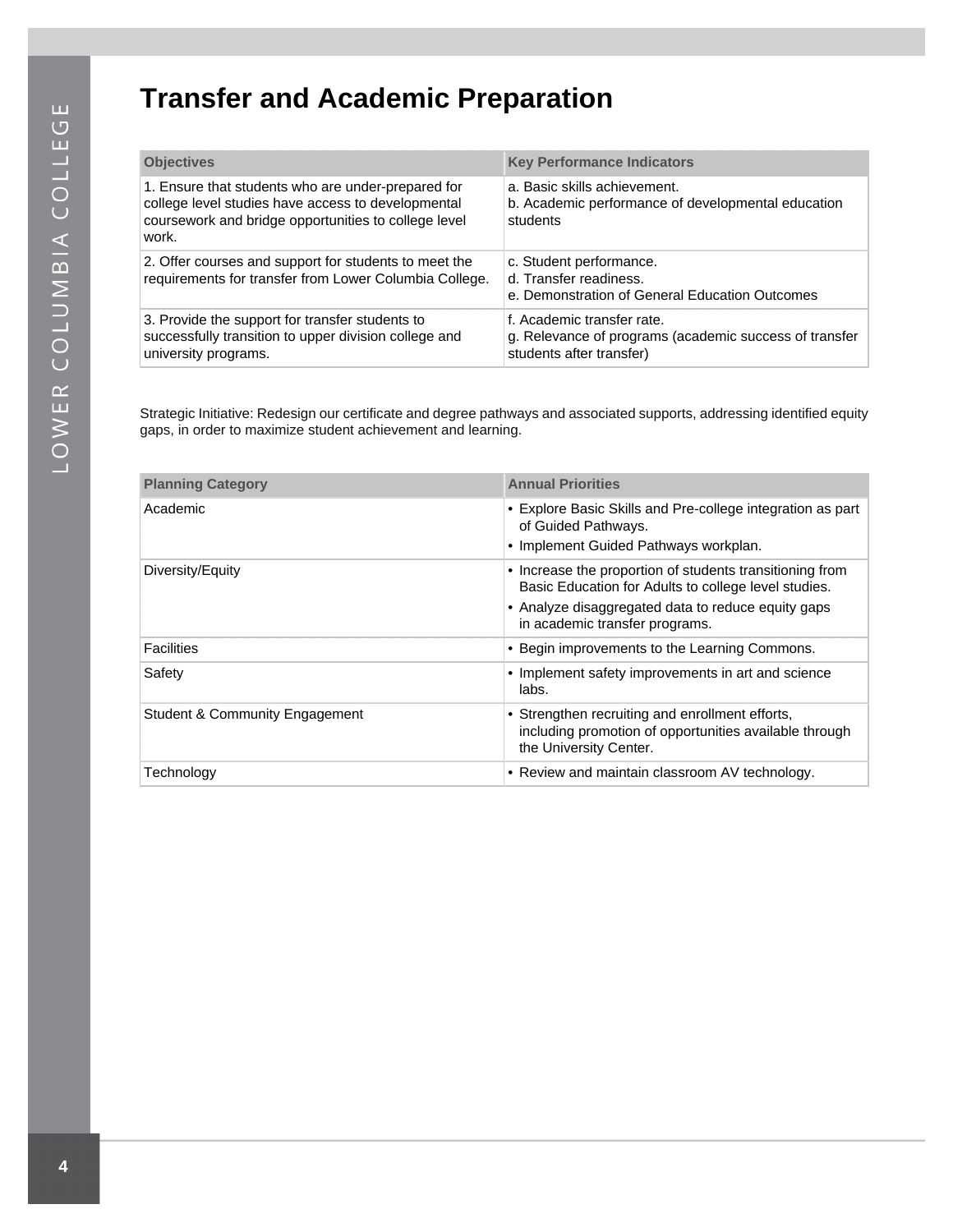# <span id="page-4-0"></span>**Student Access, Support and Completion**

| <b>Objectives</b>                                                                                                                     | <b>Key Performance Indicators</b>                                                                                                                                            |
|---------------------------------------------------------------------------------------------------------------------------------------|------------------------------------------------------------------------------------------------------------------------------------------------------------------------------|
| 1. Offer a full array of educational programs and support<br>services to meet the diverse needs of Cowlitz and<br>Wahkiakum counties. | a. Participation rates<br>b. Enrollment                                                                                                                                      |
| 2. Provide students with the support needed to pursue<br>and achieve their educational goals.                                         | c. Student persistence<br>d. Student completion<br>e. Student satisfaction with support services<br>f. Success of academic support programs<br>g. Faculty-student engagement |

Strategic Initiative: Simplify our onboarding, advising and related support services to get and keep more students, including those from historically underrepresented groups and vulnerable populations, on the path to completion.

| <b>Planning Category</b>       | <b>Annual Priorities</b>                                                                                                                                                                                                                                                                                                                                    |
|--------------------------------|-------------------------------------------------------------------------------------------------------------------------------------------------------------------------------------------------------------------------------------------------------------------------------------------------------------------------------------------------------------|
| Academic                       | • Engage faculty in recruitment activities with prospective<br>students, including building sustainable multicultural<br>outreach to assist with developing key strategies, and<br>planning and delivering events.<br>• Expand educational opportunities for high school<br>students through the 'Open Doors' and 'College in the<br>High School' programs. |
| Diversity/Equity               | • Identify and partner with culturally specific<br>organizations and community leaders to better<br>understand and support the needs of underrepresented<br>students.<br>• Analyze data regarding barriers to onboarding and<br>retaining underrepresented student populations.                                                                             |
| <b>Facilities</b>              | • Develop comprehensive plan for college-owned<br>housing for students.                                                                                                                                                                                                                                                                                     |
| Student & Community Engagement | • Improve timely and effective communication with<br>students regarding financial aid, transfer, and other<br>services and resources.<br>• Implement Guided Pathways workplan.                                                                                                                                                                              |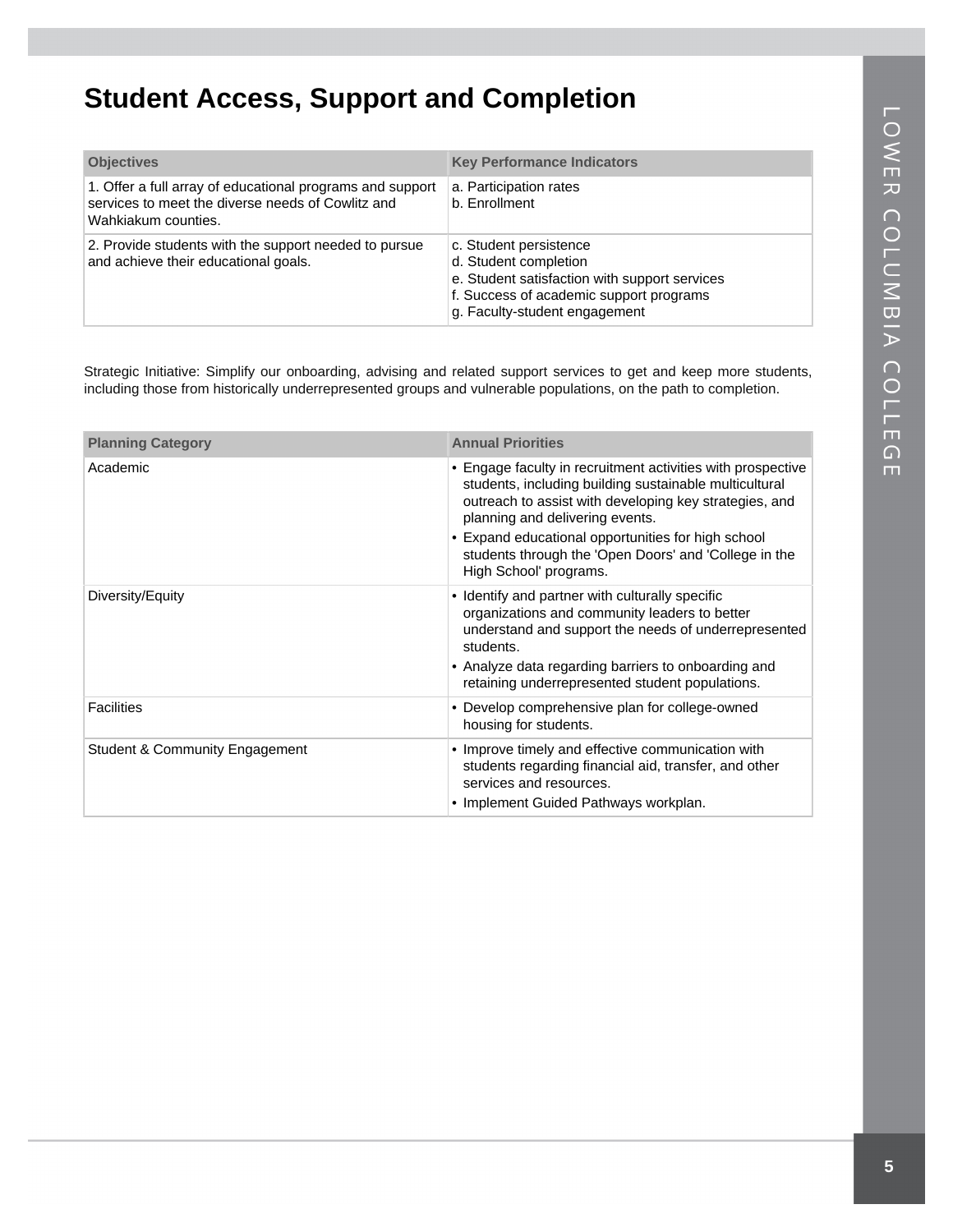# <span id="page-5-0"></span>**Institutional Excellence**

| <b>Objectives</b>                                                                                                                                              | <b>Key Performance Indicators</b>                                                         |
|----------------------------------------------------------------------------------------------------------------------------------------------------------------|-------------------------------------------------------------------------------------------|
| 1. Demonstrate our commitment to institutional integrity<br>by investing in our campus, students and employees.                                                | a. Employee satisfaction and morale<br>b. Condition of infrastructure                     |
| 2. Uphold our reputation for high quality and contribute<br>to the value of the community by promoting excellence in<br>our programs, services and activities. | c. External perceptions/satisfaction with LCC<br>d. Student satisfaction with instruction |

Strategic Initiative: Restructure our operating budget and systems to promote long-term viability, sustainability, and equity.

| <b>Planning Category</b> | <b>Annual Priorities</b>                                                                                                                                                                                                                                                                                                                                                                                                                                                                                                                                 |
|--------------------------|----------------------------------------------------------------------------------------------------------------------------------------------------------------------------------------------------------------------------------------------------------------------------------------------------------------------------------------------------------------------------------------------------------------------------------------------------------------------------------------------------------------------------------------------------------|
| Diversity/Equity         | • Set corresponding mission fulfillment targets and<br>stretch goals for disaggregated Key Performance<br>Indicators (KPIs).<br>• Expand recruitment efforts to reach underrepresented<br>populations and continually assess hiring practices to<br>ensure an inclusive and equitable process.<br>• Assess diversity of scholarship applicants to reduce<br>potential equity gaps.<br>• Integrate Diversity and Equity Institutional Plan at<br>departmental level.<br>• Finalize the diversity and equity plan pursuant to the<br>governor's directive. |
| Financial                | • Maintain and promote sufficient revenues and reserves<br>to provide sustainability for the College.                                                                                                                                                                                                                                                                                                                                                                                                                                                    |
| Safety                   | • Implement COVID-19 Restart and Recovery Plan,<br>including health and safety protocols.                                                                                                                                                                                                                                                                                                                                                                                                                                                                |
| Technology               | • Following go-live, continue implementation of ctcLink.<br>• Assess student technology needs and access in<br>instructional settings.<br>• Continue to work on integration of third-party<br>applications with ctcLink.                                                                                                                                                                                                                                                                                                                                 |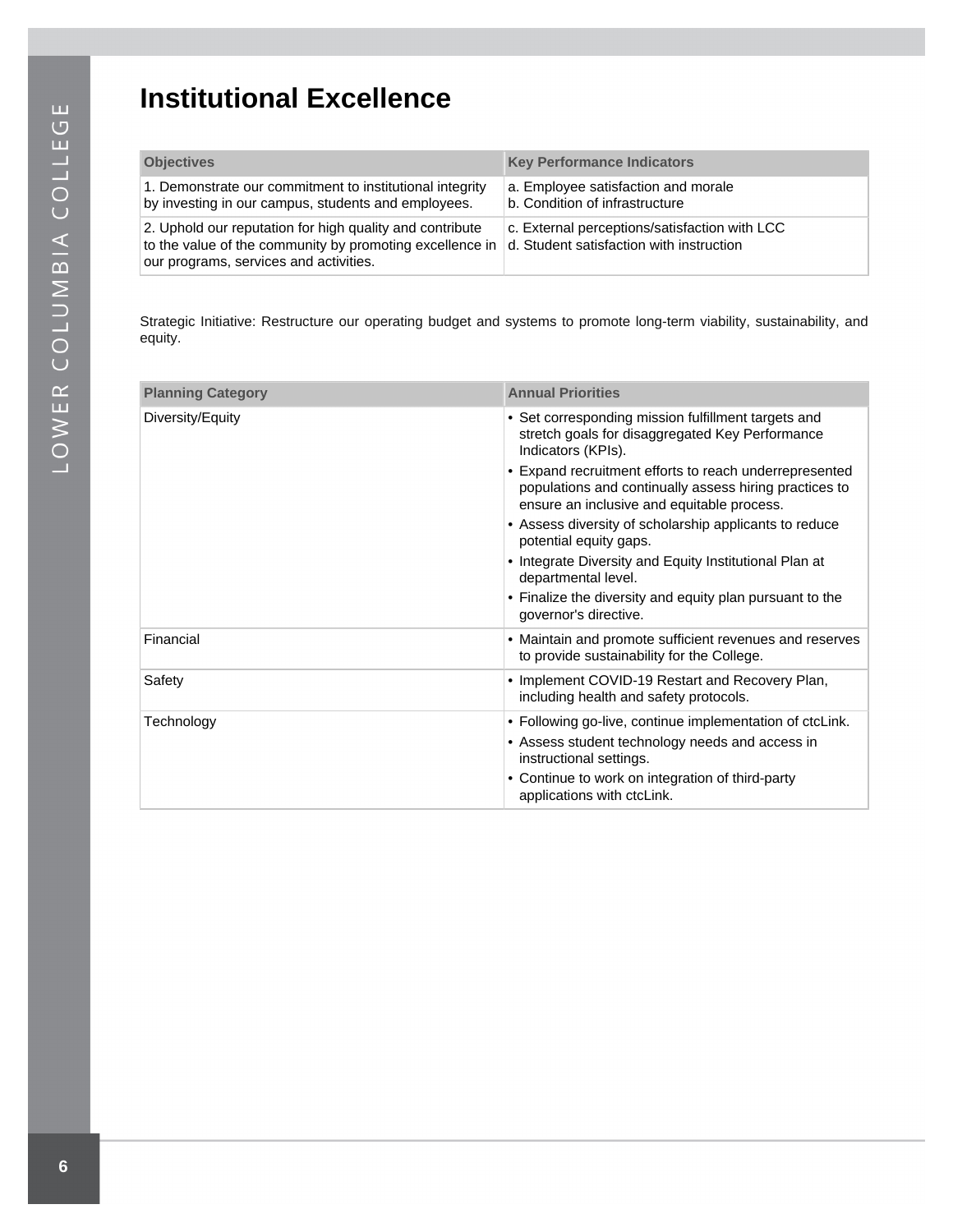# <span id="page-6-0"></span>**Strategic Plan Components**

## **LCC Strategic Planning Terms Defined**

Follwing are the most commonly used terms in relation to strategic and operational planning at Lower Columbia College.

#### **Mission**

The overarching purpose for the organization. The Mission statement is reviewed annually in February by the LCC Board of Trustees per our policy governance guidelines.

#### **Vision**

How we view ourselves. The Vision statement is reviewed annually in February by the Board.

#### **Values**

The specific principles that guide us in our work. The Values statement is reviewed annually in February by the Board.

#### **Objectives**

What we intend to accomplish within each distinct area of service (Core Theme). Objectives are required by the NWCCU and are set by the Board.

#### **Key Performance Indicators (KPIs)**

Metrics we use to measure progress toward accomplishing our mission. KPIs are required by the NWCCU and are set by the Board.

#### **Monitoring Reports**

We report our status with each of our KPIs in annual **[Monitoring Reports](https://lowercolumbia.edu/disclosure/institutional-effectiveness-monitoring.php)**. There is one Monitoring Report for each Core Theme, presented to the Board at five meetings throughout the year. Each Monitoring Report has a review team made up of faculty and staff from across the institution. Analysis from the teams is included in each report.

#### **Strategic Initiatives**

The approach or approaches we will take within each Core Theme to keep us moving toward achieving our mission **over the next three to five years.** Input for the Strategic Initiatives comes from members of the Monitoring Report review teams, the Executive Leadership Team, LCC employees (based on input provided during campus review periods), and the Board.

#### **Annual Priorities**

The tactics we will use to keep us moving toward achieving our mission **over the next year.** Input for the Annual Priorities comes from members of the Monitoring Report review teams, the Executive Leadership Team, LCC employees (based on input provided during campus review periods), and the LCC Board of Trustees.

#### **Planning Categories**

Planning Categories represent the different types of planning that need to occur across all Core Themes to ensure we are staying on track with accomplishing our mission.

#### **Unit and Supporting Plans**

Supporting documents that contain more detail about what is happening in different areas of the campus are referred to as unit and supporting plans. Examples include the **[Emergency Operations Plan](https://services4.lowercolumbia.edu/info/webresources/Institutional-Research/Emergency-Operations-Plan.pdf)**, and **[Facilities Master Plan](https://services4.lowercolumbia.edu/info/webResources2/BuildingsFacilities/MasterPlan/LCCMasterPlanFinal-03-27-2015.pdf)**.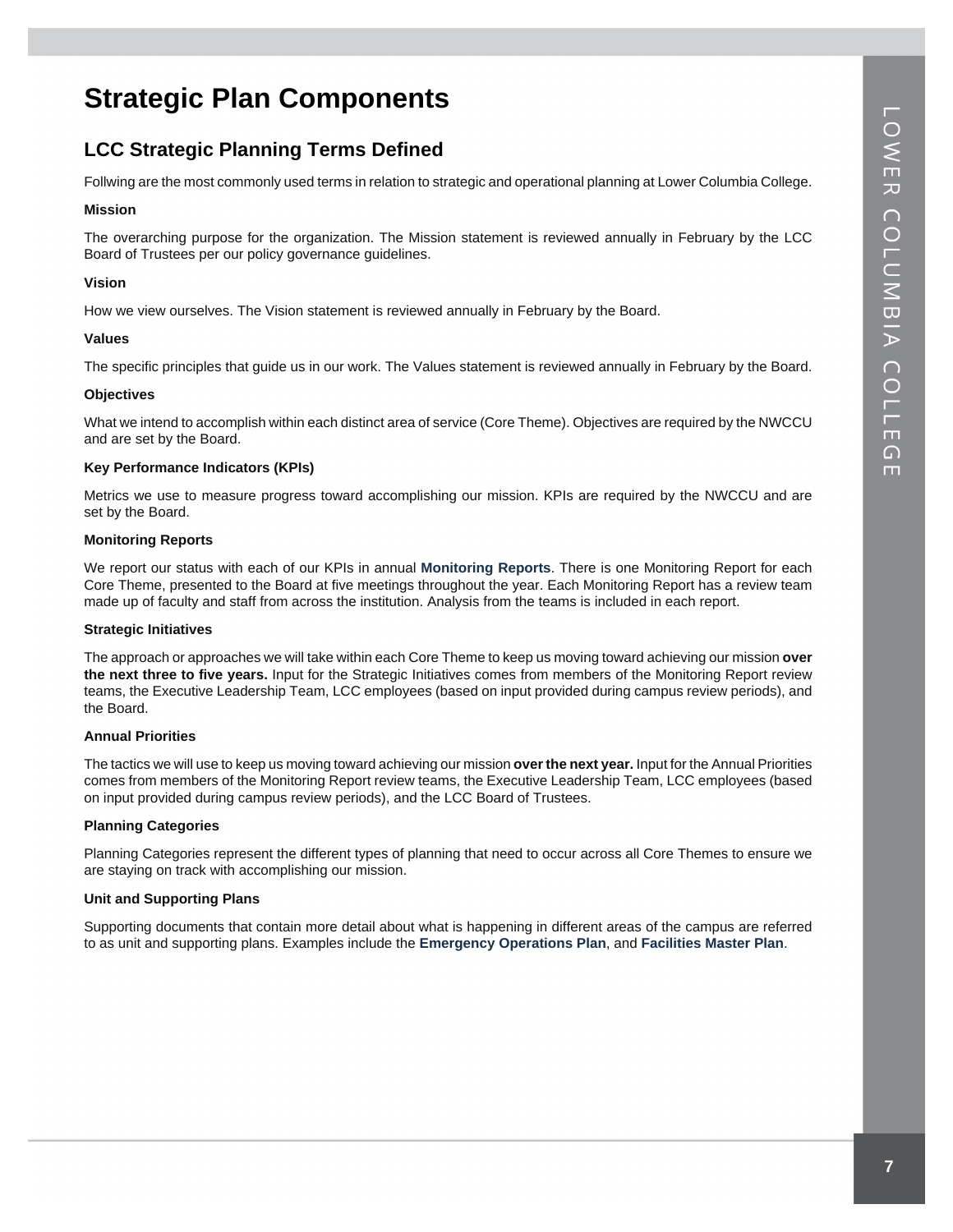# ш LOWER COLUMBIA COLLEG

# <span id="page-7-0"></span>**Non-Discrimination and Anti-Harassment Statement**

Lower Columbia College provides equal opportunity in education and employment and does not discriminate on the basis of race, color, national origin, age, perceived or actual physical or mental disability, pregnancy, genetic information, sex, sexual orientation, gender identity, marital status, creed, religion, honorably discharged veteran or military status, or use of a trained guide dog or service animal. All Inquiries regarding compliance with access, equal opportunity and/ or grievance procedures should be directed to Director of Human Resources & Legal Affairs, 1600 Maple Street, PO Box 3010, Longview, WA 98632, Phone number, **[\(360\) 442-2120](https://lowercolumbia.edu/publications/strategic-plan-archive/tel:+13604422120)**, Phone number/TTY **[\(800\) 833-6388](https://lowercolumbia.edu/publications/strategic-plan-archive/tel:+18008336388)**.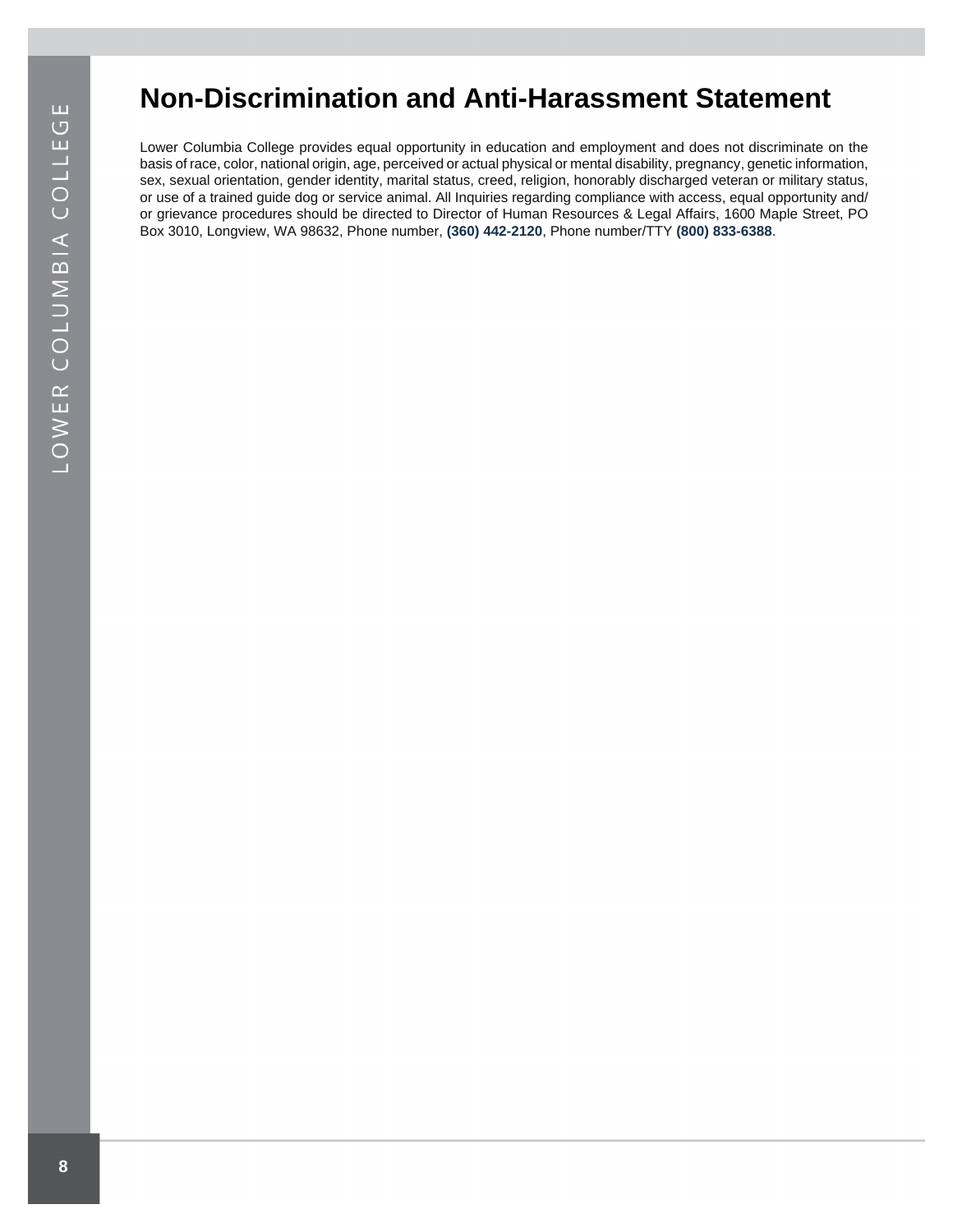# **Document Index**

## **A**

Anti-Harassment Statement . . . . . . . [8](#page-7-0)

# **C**

# **I**

Institutional Excellence............... [6](#page-5-0)

## **M**

Mission . . . . . . . . . . . . . . . . . . . . . . . . . . . . . . . . . . . . . . . [2](#page-1-0)

## **N**

Non-Discrimination Statement . . . . [8](#page-7-0)

# **S**

| Strategic Plan Components 7 |  |
|-----------------------------|--|
|                             |  |
|                             |  |

## **T**

| Transfer & Academic |  |
|---------------------|--|
|                     |  |

## **V**

## **W**

| Workforce & Economic |  |
|----------------------|--|
|                      |  |